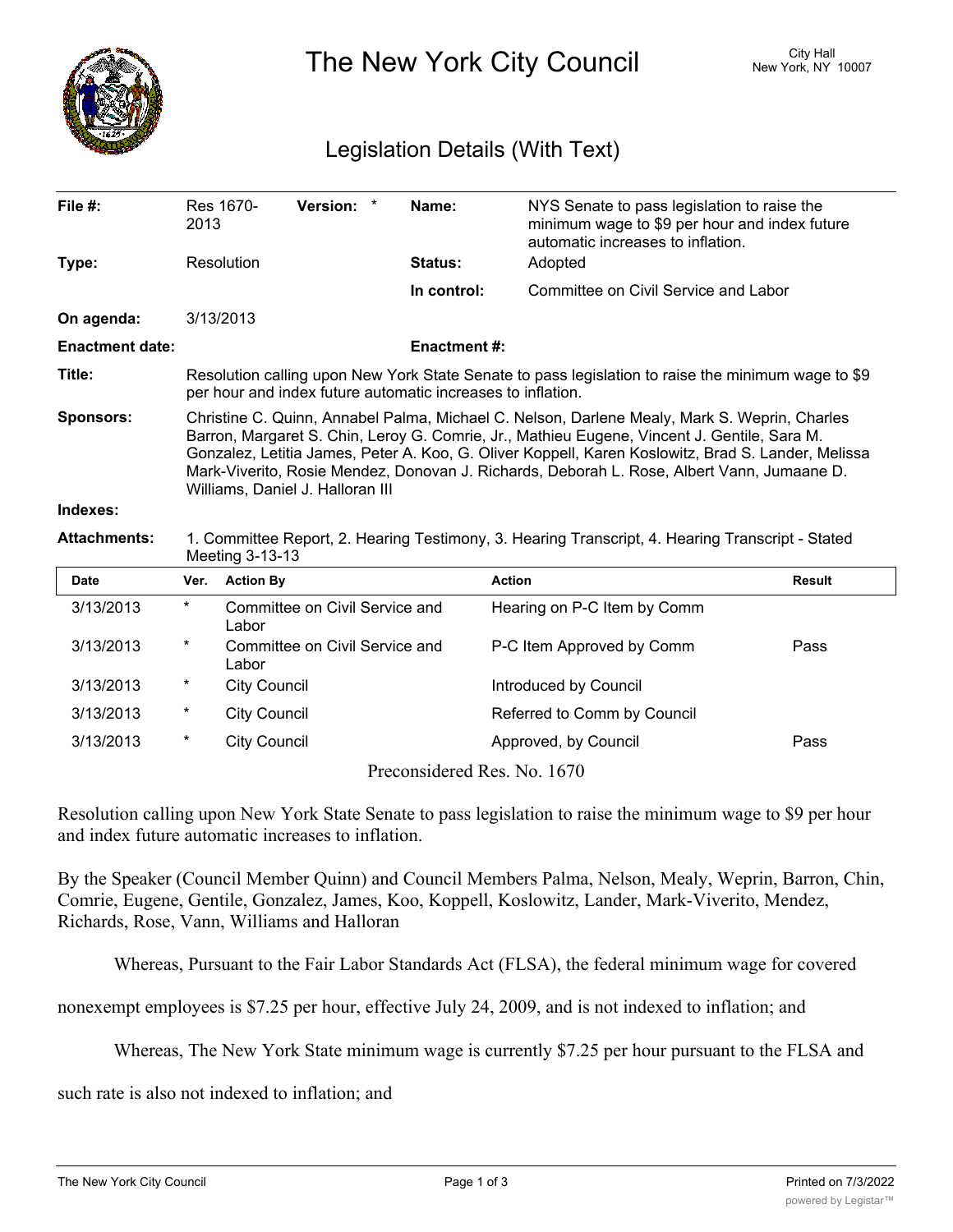Whereas, The Council commends Governor Cuomo for his leadership to raise the minimum wage in New York State, where during his 2013 State of the State Address, he called for the minimum wage to be raised to \$8.75; and

Whereas, A number of states, including Alaska, Arizona, California, Colorado, Connecticut, Florida, Illinois, Maine, Massachusetts, Michigan, Montana, New Mexico, Nevada, Ohio, Rhode Island, Vermont, Washington, and the District of Columbia, all have minimum wage rates that are higher than the federal government rate; and

Whereas, Arizona, Colorado, Montana, Ohio, Oregon, Vermont, Florida and Washington all increased their minimum wage recently in 2012 and have cost of living adjustments written into their state laws; and

Whereas, During his 2013 State of the Union Address, President Barack Obama called upon the United States Congress to raise the minimum wage to \$9 per hour by 2015, and his proposal would include future automatic increases indexed to inflation; and

Whereas, Since the State of the Union, the New York State Assembly passed on March 5, 2013 and delivered to the State Senate, A00038A, which would raise the state's minimum wage to \$9 effective January 1, 2014, and beginning on January 1, 2015, it would annually be increased automatically by indexing the rate to inflation; and

Whereas, According to economic research, a higher minimum wage would potentially increase spending on locally produced goods and services by workers benefiting from such increased wages, which could produce greater demand and help stimulate the local economy; and

Whereas, Before taxes, a full time minimum wage worker in New York earning \$7.25 per hour, working 40 hours a week, 52 weeks a year, will earn \$58 per day, \$290 per week, or \$15,080 per year; and

Whereas, According to the most recent available data from the New York City Center for Economic Opportunity, the New York City poverty level for a family unit consisting of two people is \$19,626 per year, and poverty in New York City has increased since 2008, with twenty-one percent of residents living at or below